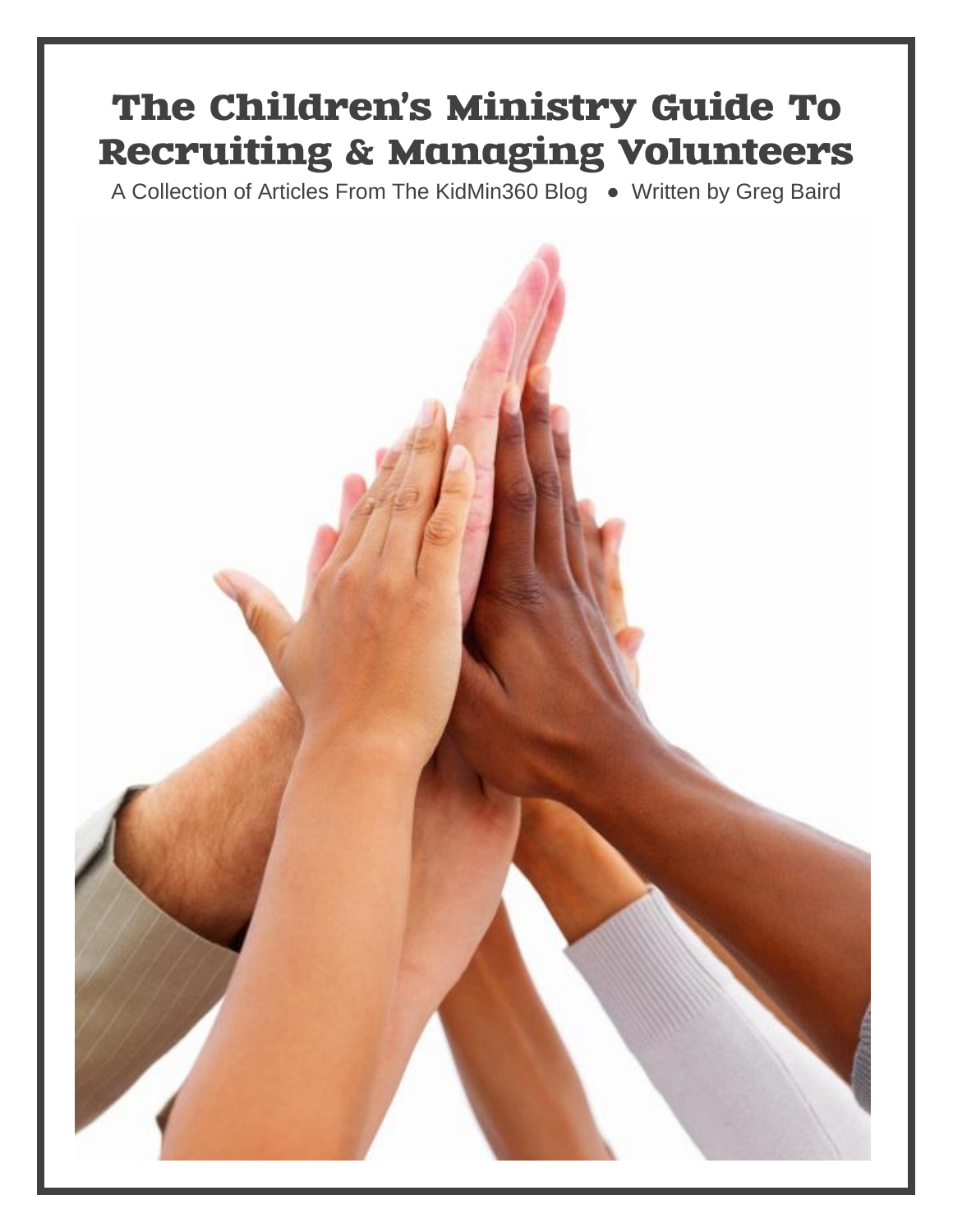## **Jesus' Solution To Your KidMin Recruiting Challenges**

A lack of workers is nothing new. It was a challenge even in Jesus' day. It says this in Matthew 9:36:

*"When he saw the crowds, he had compassion on them because they were confused and helpless, like sheep without a shepherd."*



Sound like your children's ministry? The "crowds"

for you might be the kids & parents in your ministry, "like sheep without a shepherd" because of the lack of help.

But there's hope. Jesus offered an answer – one which too often is ignored in favor of bulletin announcements, high-tech videos or plain old begging. Here's what He said:

*He said to his disciples, "The harvest is great, but the workers are few. So pray to the Lord who is in charge of the harvest; ask him to send more workers into his fields."*

There's nothing wrong with using practical "techniques" of recruiting (begging does NOT fall into that category). However, Jesus gave us the first and primary solution – *"pray to the Lord"*.

Is prayer your "first option" when you need workers? It should be, for you and your team.

A great reminder comes from a quote that we've shared before here on the blog, and it goes like this:

*Prayer does not* equip us for greater works – *prayer* is the greater work." Oswald Chambers, My Utmost For His Highest

Everything about our ministry ought to flow from our relationship with God because it is God doing the work, not us. Recruiting included.

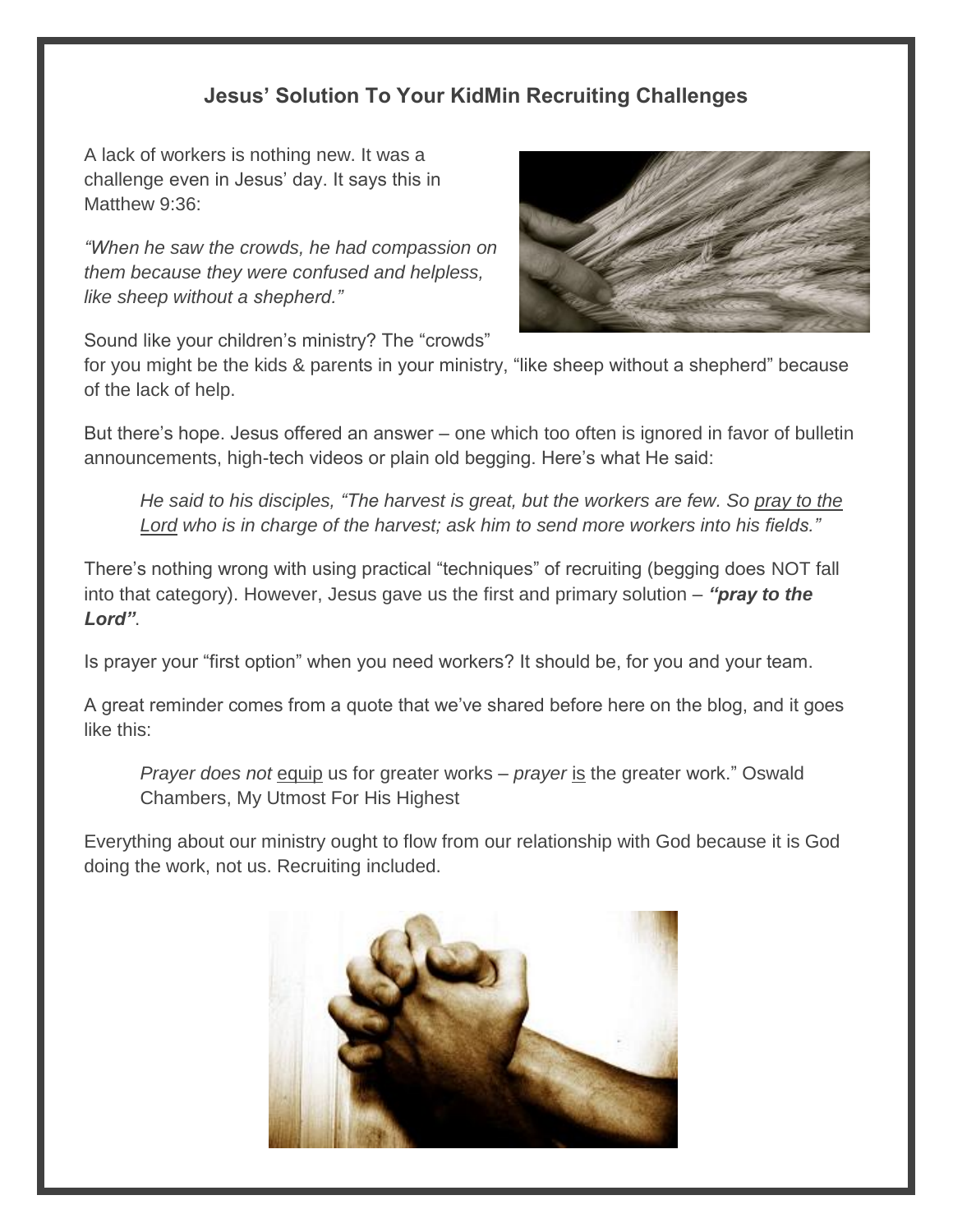## **5 Keys To Effective Recruiting**

- 1. **Know your needs based on your mission**. I can't tell you how many times I've been working with a leader who couldn't tell me, on the spot, exactly what their needs are. Based on what you are trying to accomplish, the program you're developing, etc., define what the roles are. Creates ministry descriptions. Know how people will work together. Know what you need to fit the position you have.
- 2. **Create multiple positions to meet everyone's time, talent & preferences.** Somewhat opposite to #1, I will find a place for everyone who wants



to serve. If they don't exactly fit a need, that's OK…I will create a role for them. Often times I've found that, once someone gets involved, they fall into one of the more defined roles I have. But if they don't at the beginning, that's not going to stop me from getting them on the team.

- 3. **"Build it and they will come!"** What is "it"? VISION! People follow vision, so while defining roles and understanding your needs is critical, you don't lead with that. *Lead with vision,* which means you need to have one, a compelling one, and you need to be able to clearly articulate it quickly. Can you? This is so important, in fact, that I actually advise leaders not to recruit to a big need, but rather invite others to a great vision.
- 4. **Build relationships first.** I use this little acronym to help me remember that the process is first about relationships, then about recruiting:
	- *R elish the opportunity to lead*
	- *E stablish relationships for the sake of relationships, not recruiting*
	- *L earn about people – personalities, learning styles, etc. – & apply it to building relationships*
	- *A ccept individuals as individuals, don't force them into a box*
	- *T alk first about vision, not position*
	- *E nlist people because you know them well enough to know they're heart*

Ask!! The #1 barrier to recruiting is the failure to ask. Folks, if you want to get people on your team you've got to ask them to be on your team.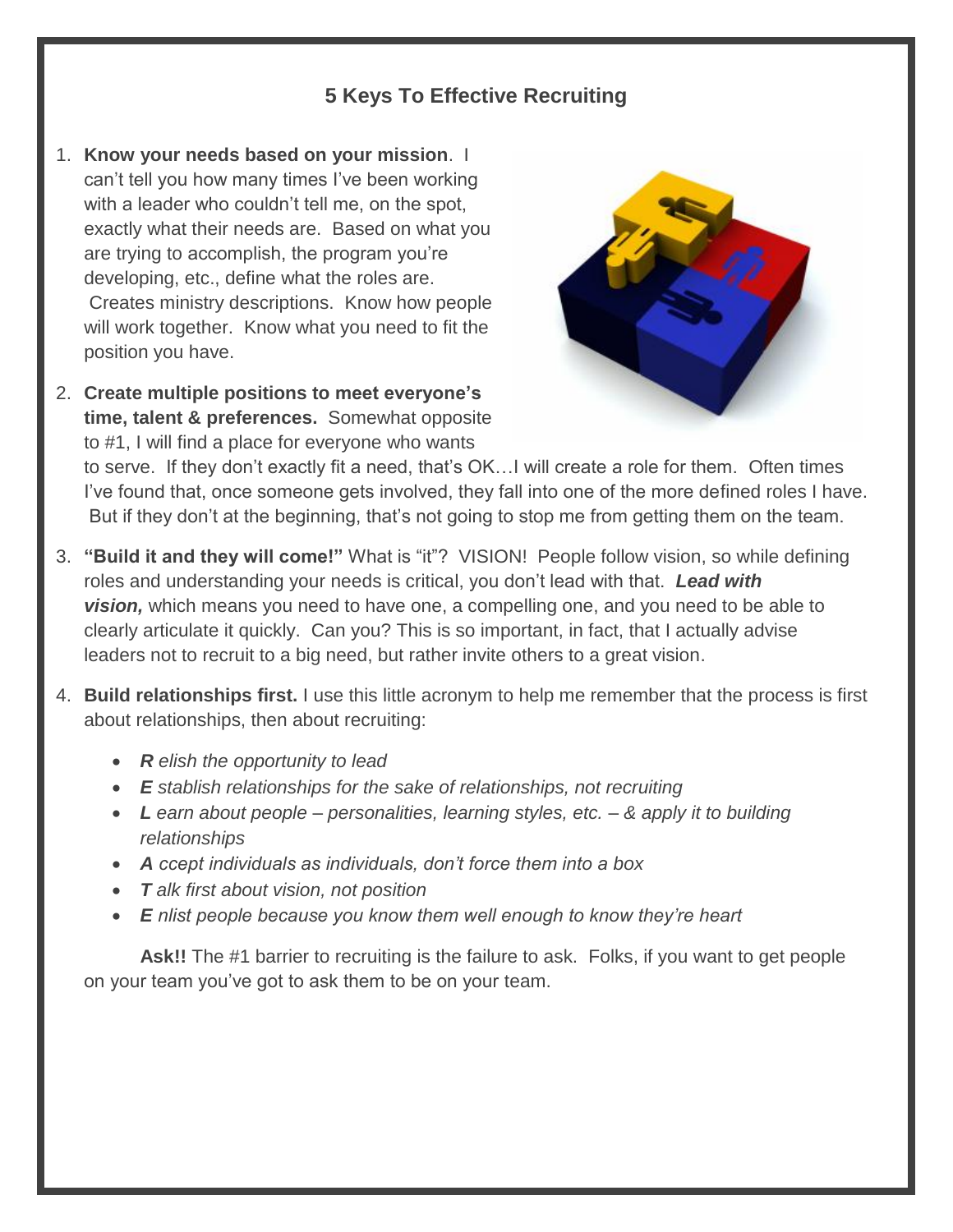## **3 Questions To Ask About Your Recruiting Strategy**

#### **Are we inviting to vision or to need?**

When we define and recruit to a compelling vision, we attract people who want to be part of that vision. When we recruit simply to a need, we tend to get people who feel obligated to be there.

Which group would you rather have?

*Begging for volunteers is never an option!*

#### **Are we inviting or begging?**

Ministry happens best through relationships. Recruiting happens best through relationships. When we have a relationship, we tend to share what's important to us, which leads to inviting others to join us. Sensing our enthusiasm, and through the trust built through our relationship, others are more likely to accept our invitation.



When someone joins our team because of

our plea for help (begging), we abdicate much of our ability to require high standards, focus on the vision and maintain accountability. In essence, we abdicate much of our ability to lead that person effectively.

#### **Are we supporting or abandoning?**

Do you know the single best method of recruiting, aside from praying? It's keeping the volunteers you already have. Too often I see children's ministry leaders recruit great volunteers, only to abandon them in their ministry.

Support the ones you have – encourage them, pray for them, resource them – and you're recruiting challenges will diminish significantly.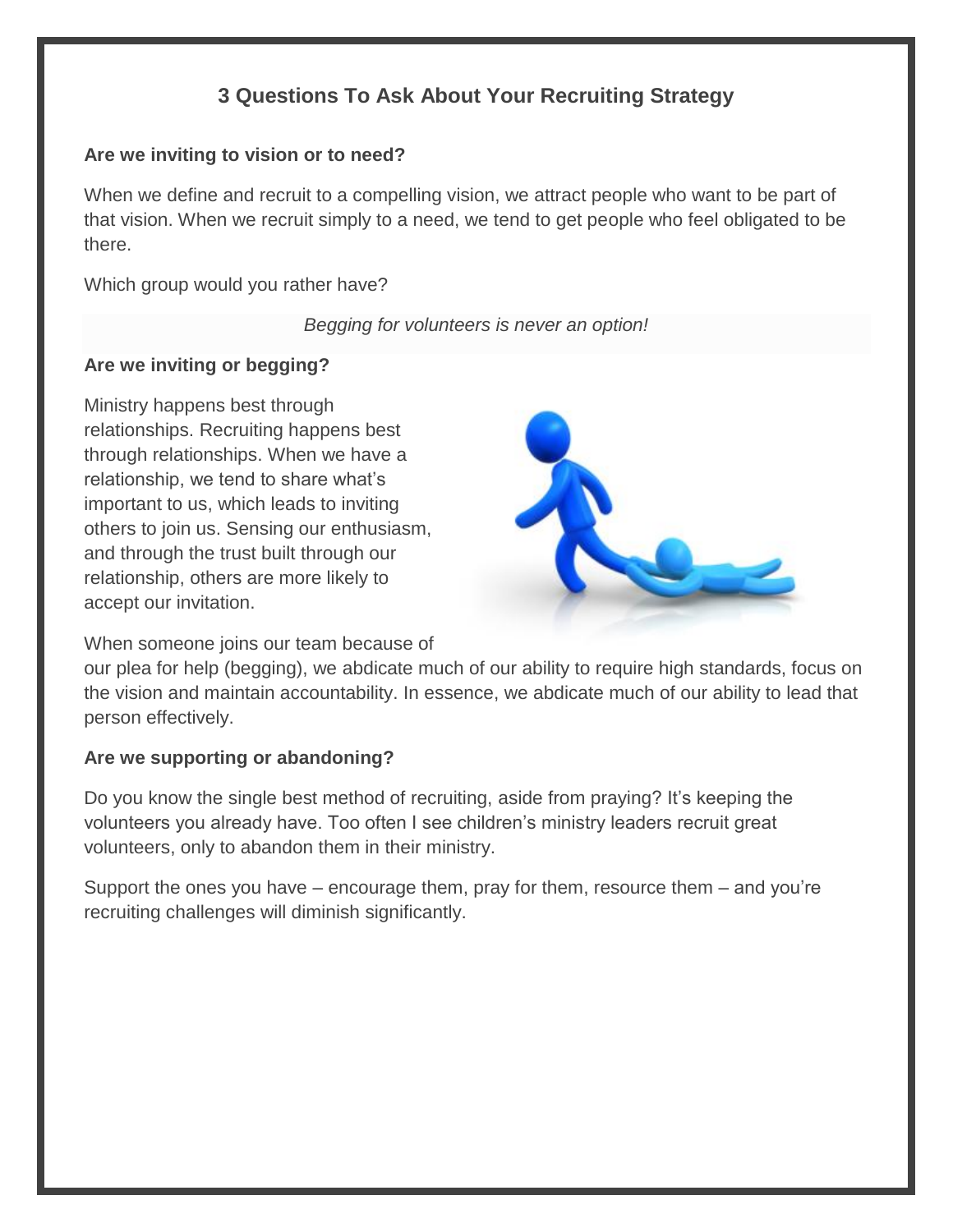## **5 Ways To Maximize Your Best Recruiting Method**

There are lots of ways to "recruit" new volunteers. But the absolute best recruiting method any of us has is this: *retain the volunteers you currently have*. And yet, so often we fail to do the things that will help us retain quality volunteers. We've all heard the jokes about volunteers disappearing down the black hole of children's ministry, never to be seen again.



Why do we allow that to happen? Why do we allow

volunteers to get away? I'm sure there are a number of reasons we could talk about, but here are 5 ways NOT to allow that to happen:

## **1. Keep sharing the clear and compelling vision.**

Just because they got excited about the vision when they came into the ministry doesn't mean they will remain excited about it. Leaders need to keep the vision before the people on a regular basis – both through corporate and private communications.

## **2. Provide on-going equipping.**

We need to have systems in place that regularly check up and equip volunteers, ensuring they are aligned with the values of our ministry and not "making it up as they go." Knowledge and understanding leads to confidence while lack of knowledge and understanding leads to insecurity…which will quickly lead to their departure.

## **3. Create ownership.**

Everyone wants to be part of something important. And it's always better to be "part owner" than just a "team member", right? So letting people have input, listening and valuing their opinions, implementing their ideas sometimes, etc., can all be used to help create ownership with your team. When you own something, it's a lot harder to walk away from it.

## **4. Encourage and appreciate individuals.**

We've got to make it a practice to say thank you. The group events to say thanks are great, and the little trinkets on Valentine's Day or Christmas or Easter are all great (keep doing that!). But in reality, a private conversation in the hallway, where you individually and specifically thank them for what they are doing, will probably go a lot further toward helping them feel good about everything they are voluntarily investing.

## **5. Give them greater responsibility.**

Almost all of your volunteers are capable of more than they were originally recruited for. And this should certainly be true because you are equipping and developing their leadership capacity. But if we don't reward that ability and growth, we risk losing them to someone who will.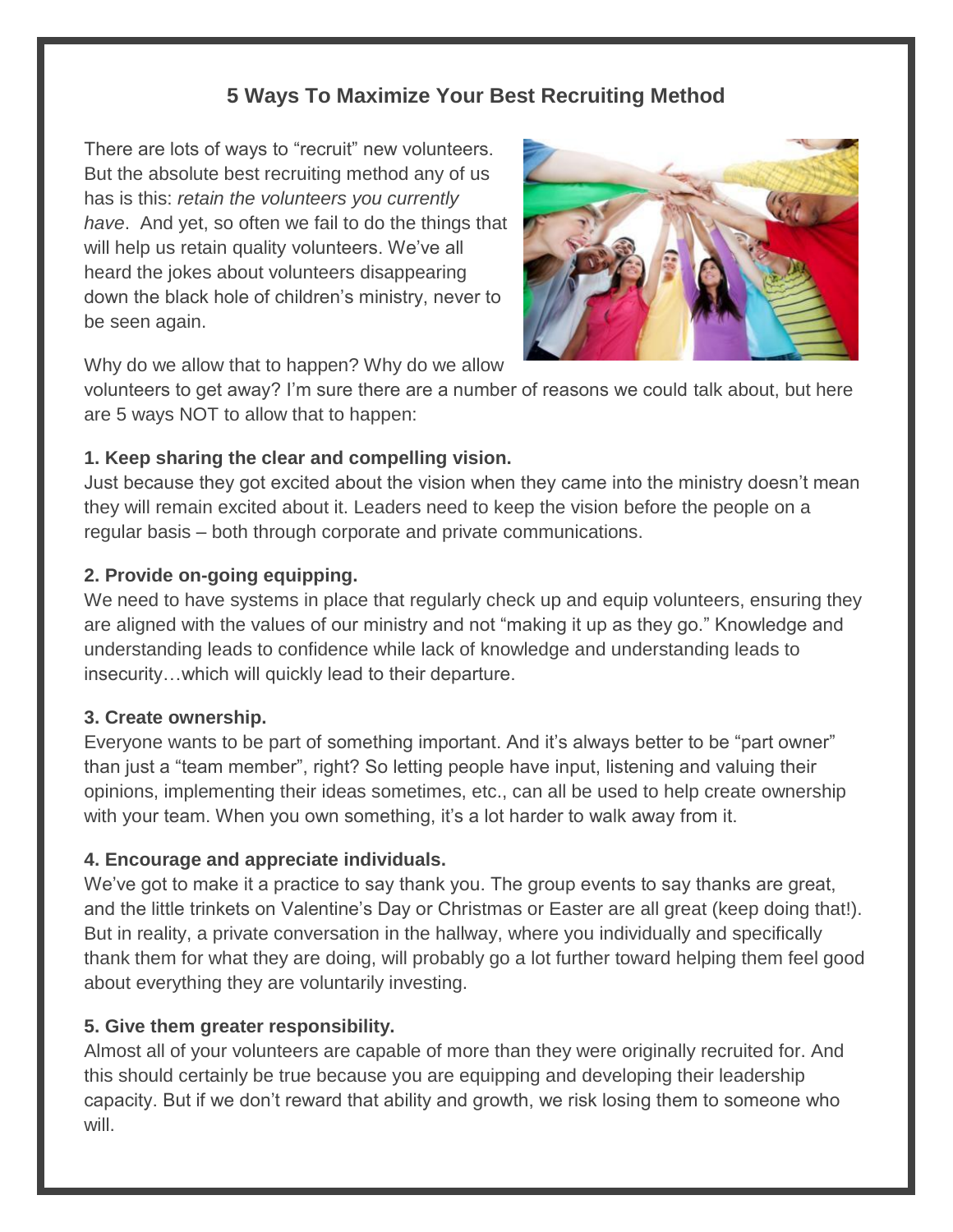## **19 Ways To Improve Your Ministry Recruiting**

- 1. **Start** making it more about vision a big, compelling, well-defined, life-changing vision.
- 2. **Stop** making it about need people won't buy-in to or commit long-term to great need.
- 3. **Start** identifying new places to find leaders. Have you recruited youth? College age? Seniors? What new group can you share your vision with?
- 4. **Stop** doing it alone. Equip other leaders (your core leaders, staff, other church staff, etc.) to recruit with you.
- 5. **Start** asking! It's one thing to make the need known…it's another to actually "make the ask".
- 6. **Stop** pigeon-holing people have multiple opportunities available for the people you speak with.
- 7. **Start** being clear about available opportunities – specific functions, commitment time, etc.



- 8. **Stop** losing volunteers by limiting their freedom to be creative and bringing their own ideas to what they do.
- 9. **Start** creating systems to make volunteer assimilation easy, not difficult.
- 10.**Stop** relying on cattle calls or bulletin invitations.
- 11.**Start** asking personally.
- 12.**Stop** making excuses that no one is interested in hearing.
- 13.**Start** expressing appreciation to volunteers (personally, individually & corporately).
- 14.**Stop** abandoning volunteers once they begin serving.
- 15.**Start** being flexible with scheduling, training, subbing, etc.
- 16.**Stop** talking about all the challenges you face in your ministry.
- 17.**Start** telling stories about great things happening in the lives children, parents & volunteers.
- 18.**Stop** doing program beyond your capacity to build teams to meet the need.
- 19.**Start** doing what Jesus told us to do in Luke 10:2 ~

*"These were his instructions to them: "The harvest is great, but the workers are few. So pray to the Lord who is in charge of the harvest; ask him to send more workers into his fields."*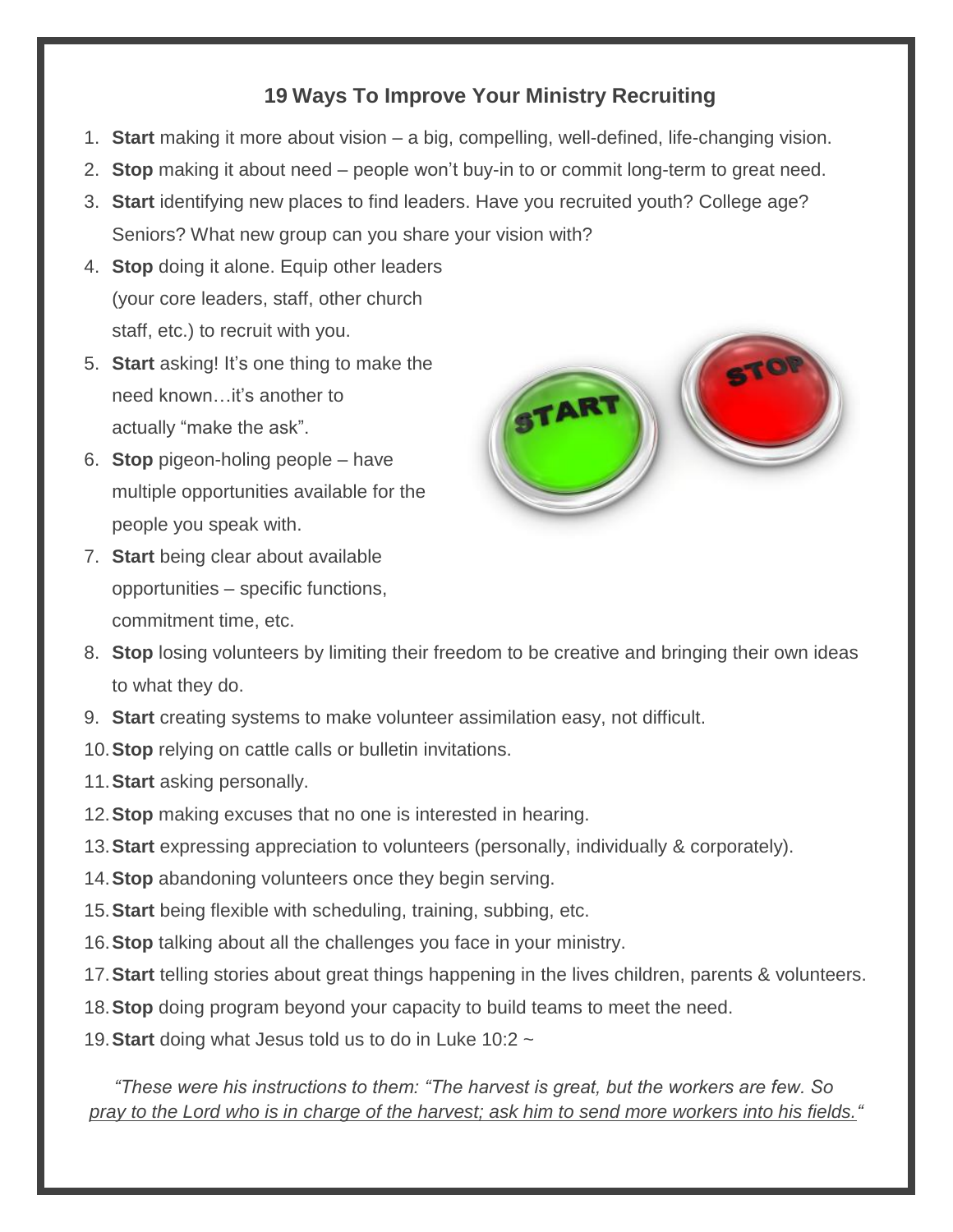

## **7 Random Tips RE: Recruiting**

Every children's ministry leader know the "R" word, right?

RECRUITING! It's the greatest challenge in what we do. Unfortunately, many of us do it wrong. We beg instead of invite. Assign instead of place. Worst of all, we often hope instead of pray.

And we often drop the ball in some pretty significant areas. Here are a few ideas to help us*not* drop the ball:

- 1. **RE:late . . . don't just recruit.** Ministry happens best through relationships. To connect with someone for the sole purpose of recruiting somewhat cheapens the ministry aspect. So connect for the purpose of relationships, not just recruiting. When we do this, we not only open the door for the person to serve, but we also open the door for the person to be ministered to, for friendship, for leadership development and so much more.
- 2. **RE:think mass appeals.** The "stickiness" of mass appeal (think big push in the main service) is typically minimal. By that I mean that it's relatively easy to get a lot of people to fill out a card, but the follow through is usually not very good. Why? Perhaps it goes back to #1. I would rather my leaders spend time building relationships than creating a mass appeal campaign.
- 3. **RE:spond to questions.** One of the big reasons people don't serve is a false understanding of what is being required. They are intimidated by what they think they will be asked to do. Encouraging and responding to questions they might have is essential to clarifying expectations and having them make an informed decision about committing.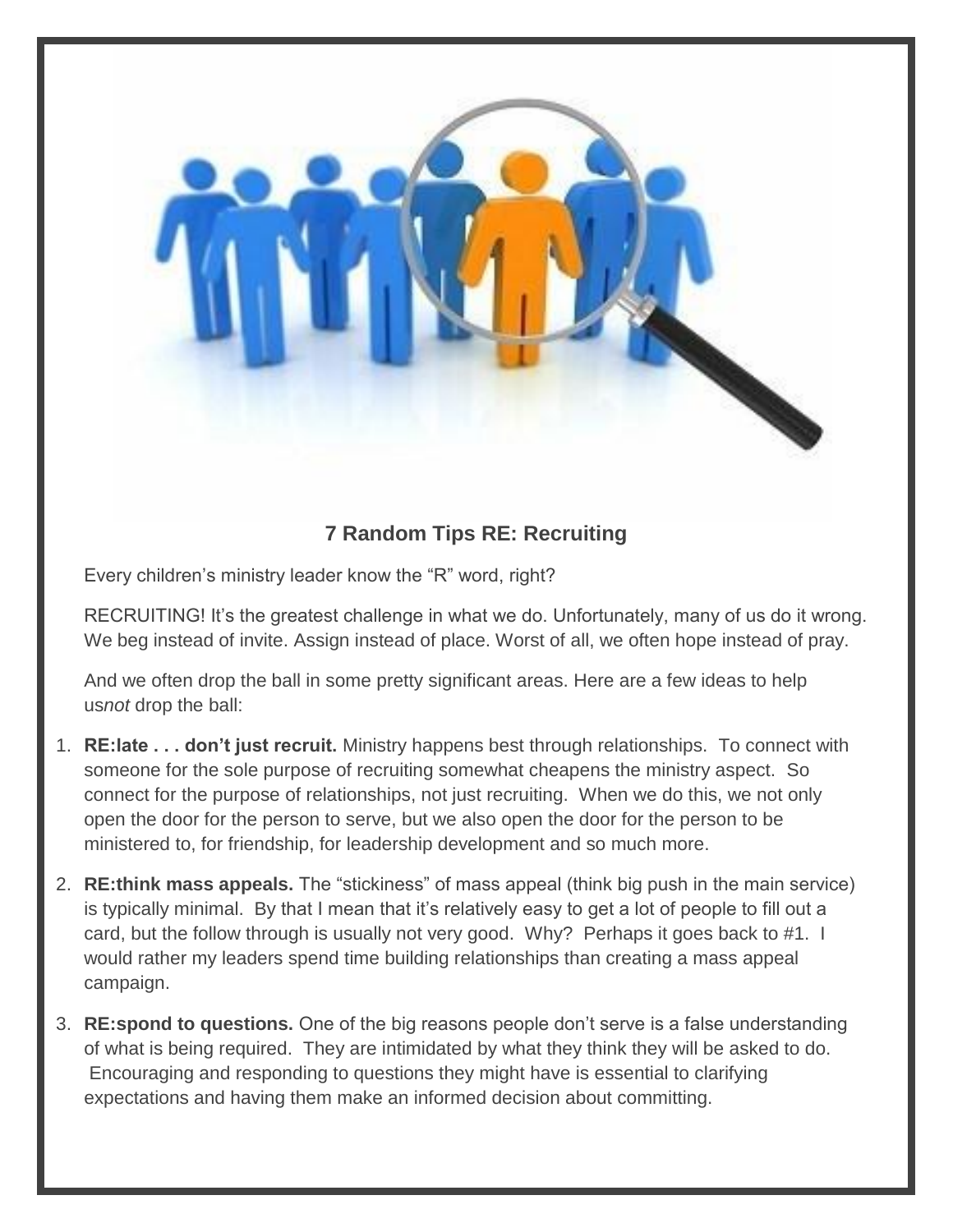- 4. **RE:turn communication appropriately.** I know a family that offered to serve as a family (that's two adults and two youth!) at the Christmas services of their church. They filled out a form specifically asking for volunteers at Christmas…and got no response. They offered again at Easter – and got an email 4 days before Easter. Do you think they served at either service? No. And they probably won't offer again. If there is any indication a person is willing to serve, appropriate follow-up communication (via phone or in person, if possible) IS your priority.
- 5. **RE:design roles to meet gifts and abilities.** Most of us have "cookie cutter" ministry descriptions. These are great, but rarely do they match a person's gifts and abilities perfectly. I want a person serving in a role that maximizes their strengths. Their service will be more effective and I am more likely to keep them! So flex a little and be willing to redefine roles. (BTW…this means you have to have a method for finding out gifts and abilities in the screening process).
- 6. **RE:bel against "guilting" a person into serving or staying.** I trust that a person is walking with the Lord, and if they conclude that they are not sensing God's leading them to serve in children's ministry, or to stay in children's ministry, then heaven forbid I try and make them feel guilty in order to get them in or keep them. I will ask questions to find out why they won't commit or continue – often it's because of a misperception or an issue that can be solved – but I will never attempt to make them feel guilty.
- 7. **RE:move problem leaders.** Yes, it's OK to "fire" a volunteer! That's a separate post with much involved and obviously has to be done lovingly and appropriately. However, I include it here because it bothers me, as I work with churches around the country, to continually hear leaders whine about volunteers who are resistant to change, or gossips, or actively engaged in undermining the vision that's been adopted, or in some other way engaging in creating problems. If you have been given responsibility for Children's Ministry, then it is as much your responsibility to weed out problems as it is to bring in the harvest.
- **BONUS TIP - RE:enlist leaders.** The best method of recruiting is retaining the leaders you have. Pro-actively creating methods for equipping, solving problems, communicating effectively and re-enlisting volunteers is vital.

Let's be honest, "recruiting" is the big challenge in Children's Ministry, right? Everyone deals with it, and most of us struggle. Here are a few ideas that, believe it or not, I actually often see missing in the leaders' recruiting approach.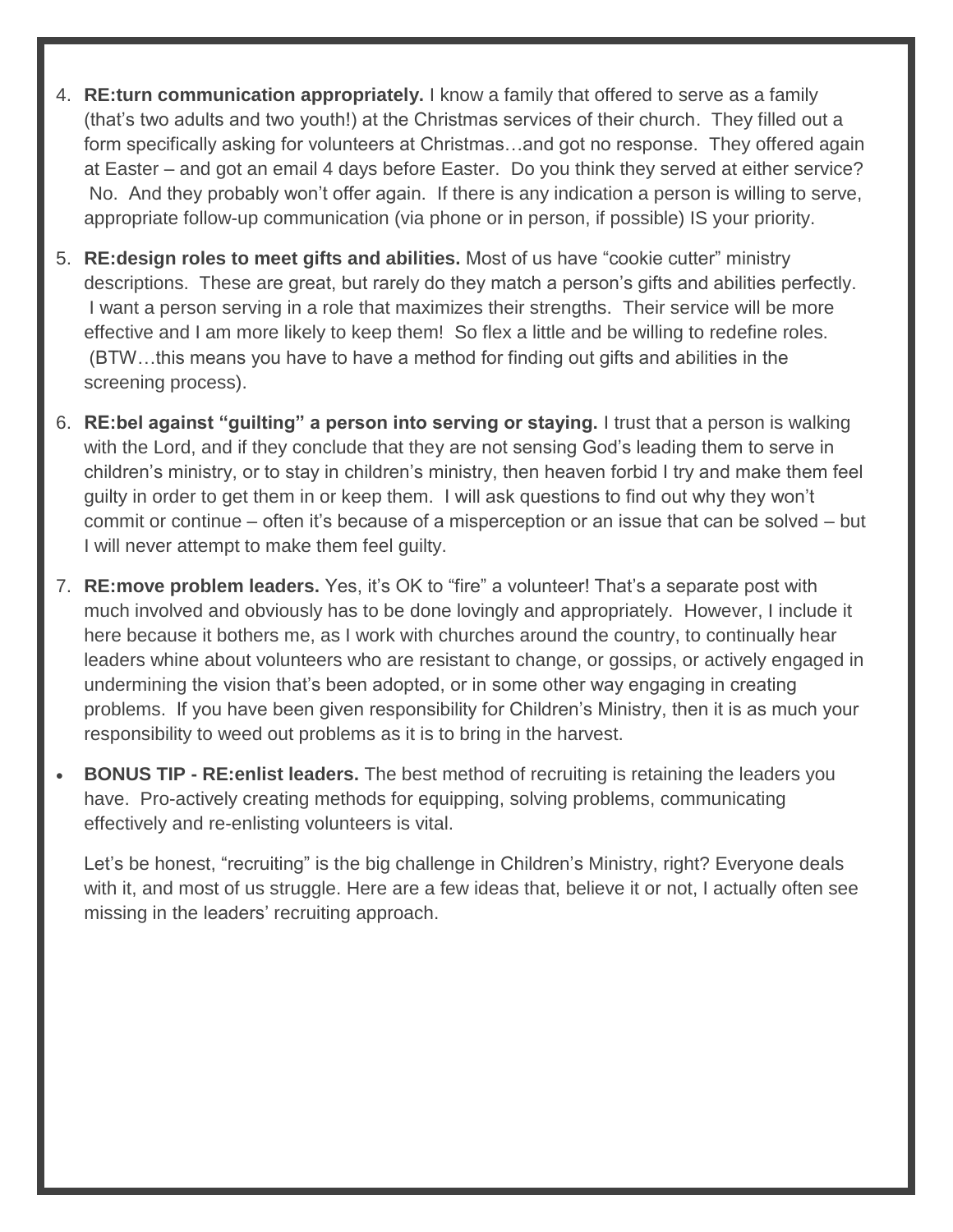## **11 Ways To Retain Volunteers**

If you've been leading in Children's Ministry for very long, you've probably figured out that one of your best ways to build your volunteer team is to keep the ones you've already got! Retaining volunteers is critical to continued health and growth in your ministry.

But sometimes it seems like we've got a revolving door with our volunteers, with many coming and going all the time. How do we stop that? In some cases, it's just going to happen, but in most cases, volunteers leave because there's some dissatisfaction – or lack of satisfaction, at best – with their involvement. Here are some ways we can to offset that and keep the volunteers we have:

**1. Make it matter.** We all are short on time. When we give our time, we want it to matter. The best way to do this with your volunteers is to focus on vision. Recruit them to vision. Talk vision constantly. Guide them toward fulfilling the vision of your ministry.

*"We've got to invite leaders to a big vision, not recruit them to a big need."*

**2. Care about them.** This seems obvious, right? What I've experienced and observed, though, is that sometimes we care more about the role they play in our ministry than we care about them as individuals. We need to make sure we know them and care about them as individuals first.

**3. Create community.** Creating community can be a big part of caring for our volunteers. As we make sure they are connected, not only to us, but also to others within our ministry, we begin to create unique community with and for them. Creating shared experiences away from the church can play a huge part in creating community with our team. And when someone has shared experiences and feels community with a group of people, they are far less likely to leave.



**4. Give them breaks.** Everyone needs a break now and then. My approach to this is two-fold. First, design your volunteer commitments with a built in break. This might be having them take the summer off, or taking the 5th weekend off when a month has 5 weeks, but you can easily build breaks in to the commitment. Second, I strongly communicate flexibility. I create a system to managing times when volunteers need to be gone, and I communicate that I understand this is OK – life happens!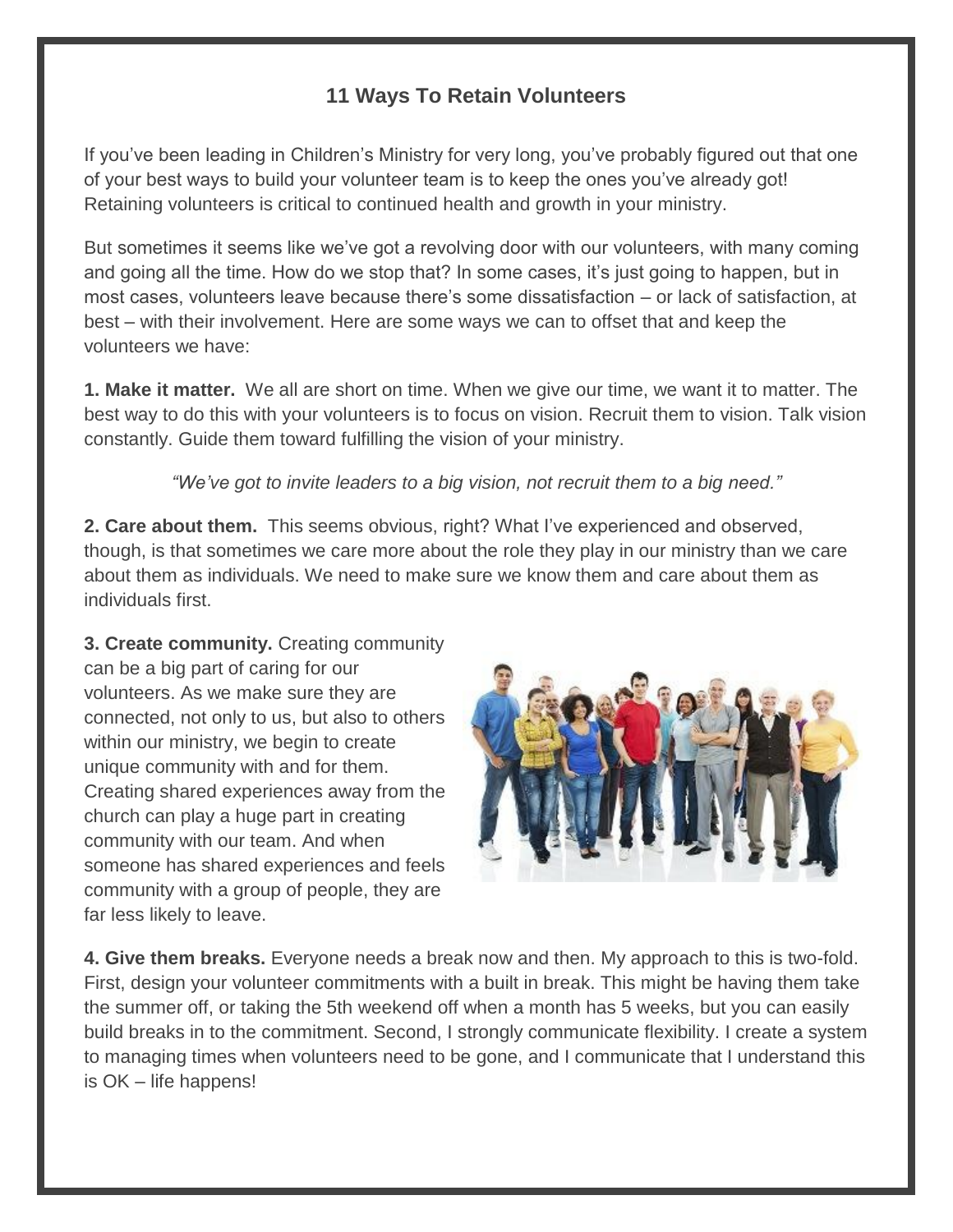**5. Equip them.** There is really no better way to lose a volunteer than to place them in a role that they don't know how to do and leave them to figure it out. Design an equipping program that offers basic training/orientation and on-going training through various avenues (in person, online, email, etc.).

**6. Solve problems for them.** One of the best and quickest ways to gain influence (leadership) is to solve problems. It's also one of the best ways retain volunteers. You don't have to be the one who actually solves the problems, just be the one that makes sure the problem gets solved for your volunteers.

**7. Resource them.** One of my pet peeves is ministries that expect volunteers to a) create their own curriculum; b) pay for any supplies they need to do what we ask them to do, and/or c) not offer to reimburse them when they want to do something extra for their kids (within predefined guidelines). If a volunteer refuses reimbursement or insists on purchasing supplies, then great. But don't make buying stuff necessary to serving in your ministry – some people simply can't afford it and it won't be long before they walk.

**8. Appreciate them.** It's amazing how far a simple thank you will go! A simple note of appreciation can do wonders. A pat on the back in the hallway. A shout out in front of their team. A public recognition of over-and-above service. Appreciation goes a long, long way to retaining your team.

**9. Tell them stories.** About the parents who told you how much their child likes this volunteers class. About the child who never liked coming to church until they got into that volunteers class. About the teenager who serves alongside them and seems to really be engaging in their faith now. You get the idea – we love to hear how we are making a difference in people's lives. Listen for stories, have a method for collecting them, and be intentional about telling your volunteers what you are hearing. You might even ask parents to share their stories with their child's leaders.

**10. Invest in their personal growth.** One of our great privileges as children's ministry leaders is investing in the personal and spiritual growth of our team. They are there not just to serve, but to grow. When we take time to individually and collectively invest in their lives to help them grow, they appreciate it.

**11. Increase their responsibility.** Many times (but not all), volunteers need new challenges, especially those who are more inclined to be leaders. When leaders continue to do the same thing (especially if we've brought them in on a pretty basic level), they can get bored. Many people need new and greater challenges, so make sure you identify the ones who are stepping up as leaders and find ways to give them new and great responsibilities in your ministry.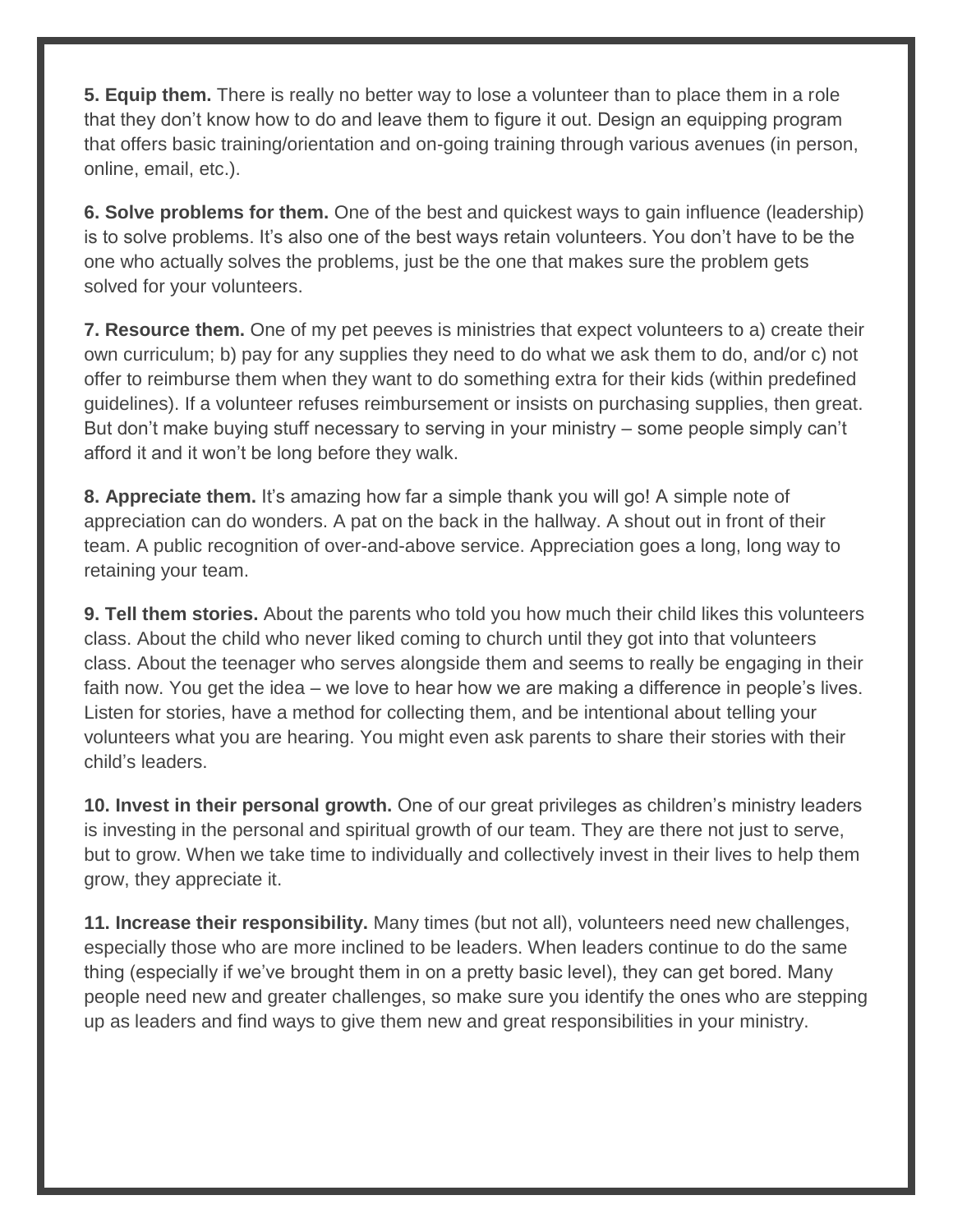## **5 Responsibilities Leaders Have Toward Volunteers**

Leading in children's or family ministry is hard. It's complex & challenging. It's time consuming.

Leading volunteers is, perhaps, the most difficult form of leadership. Too often, in my own experience and in working with churches across the country, I see trying to lead their ministry without leading their volunteers. That might sound counter-intuitive, but it's true. Once the volunteer is in place, we seem too often to simply forget about them until there is a crisis.

That's a great way to lose volunteers. And it's simply not right.

I believe that, as leaders, our responsibilities for volunteers goes beyond simply enlisting them and putting them in to ministry. Our responsibility is to walk with them in the journey of faith and service.

#### **5 Responsibilities Leaders Have Toward Volunteers:**

#### **1. Know them personally.**

*"Ministry happens best in the context of relationships."* Always has, always will. Whether this is parent to child, volunteer to child, staff to parent, or staff to volunteer, *ministry always works best in the context of relationship*.

Getting to know your volunteers is critical to successful ministry, and enables all of the following responsibilities to a far greater extent.

#### **2. Listen to them often.**

Besides being the best way to get to know them, listening also is the first step in sharing the vision (see the next responsibility). And do you know that I've had more great ideas about my ministry from volunteers than anywhere else? These are the people in the trenches, seeing the reality of what's going on. They often have the best perspective of what will work and what won't, what is needed and what isn't.

#### **3. Align them with vision.**

Vision is (or should be) what you and your ministry is all about. That vision must be aligned with the overall vision of the church, and then successfully transferred to your volunteers. If they are not actively engaged with the defined vision, then more than likely they are doing little more than (at best) teaching some great ideas and (at worst) simply babysitting.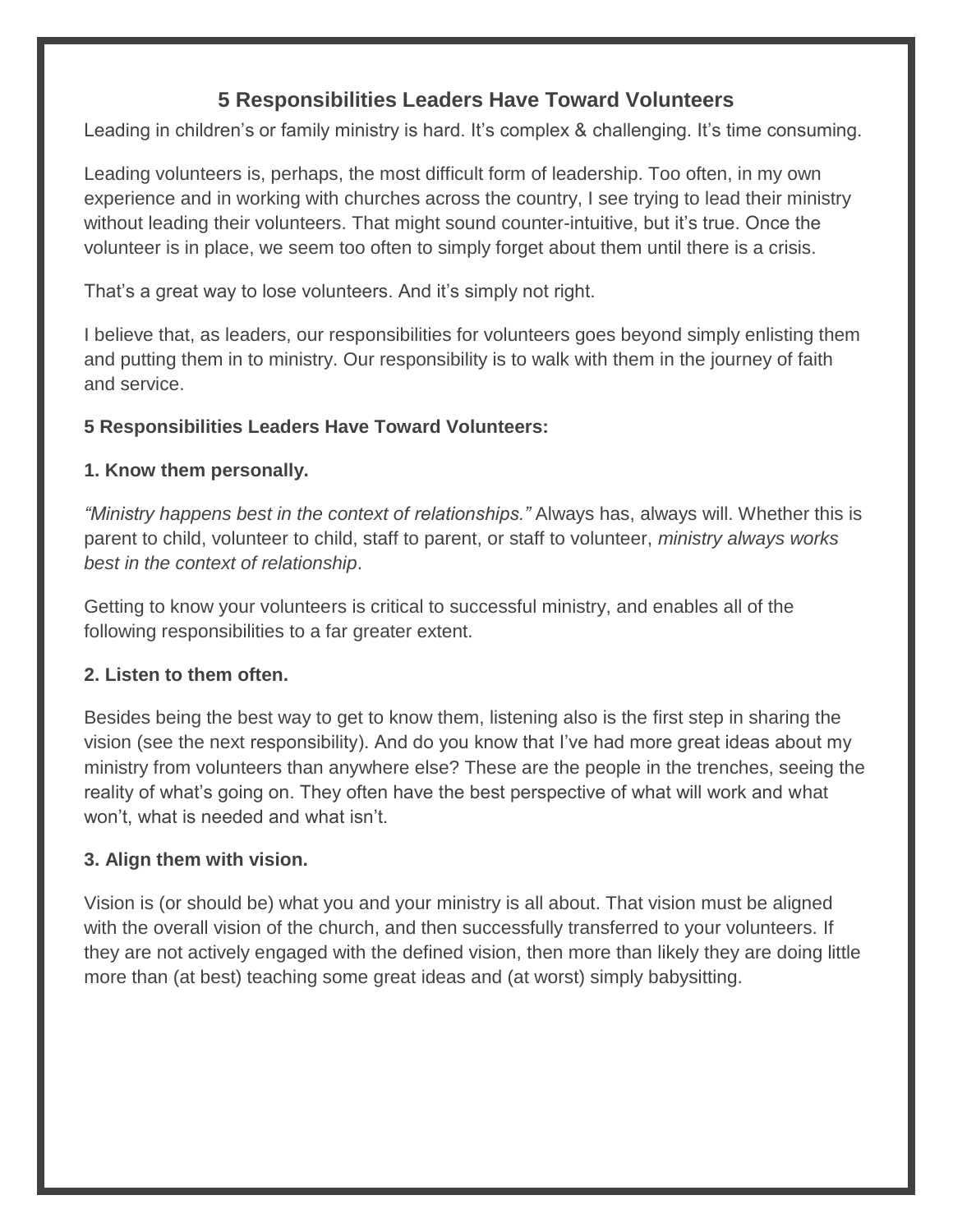## **4. Equip them for serving.**

This is your primary responsibility as a church leader – equip people to do the work of ministry. (Ephesians 4:12)

## **5. Engage them spiritually.**

This, of all the things listed here, is the area where I believe we fail the most. Leading in children's ministry in any capacity is a sacred responsibility. Yet how many of



us follow up on the spiritual lives of our volunteers? How often do we ask what they are learning, or how they are growing, or what they are struggling with?

This does not require personal discipleship of volunteers (although that would be great with some), but rather simply creating systems, having conversations, and engaging them in their spiritual journey. Not only is it our responsibility for the purpose of protecting the ministry we are called to lead, but it's our responsibility because they are as much a part of "our ministry" as the families we serve.

Ideas for Fulfilling Responsibilities

- Decide that these are priorities.
- Align your work habits with these responsibilities. This means you probably need to delegate things that others can do so you can focus on what only you can do (like these responsibilities).
- Create systems (it's ok…even if you think having a system "de-personalizes" some of this, it's better than not doing it at all.
- Equip other key leaders (whether staff or volunteers) to carry the load of these responsibilities so that they become part of your ministry culture.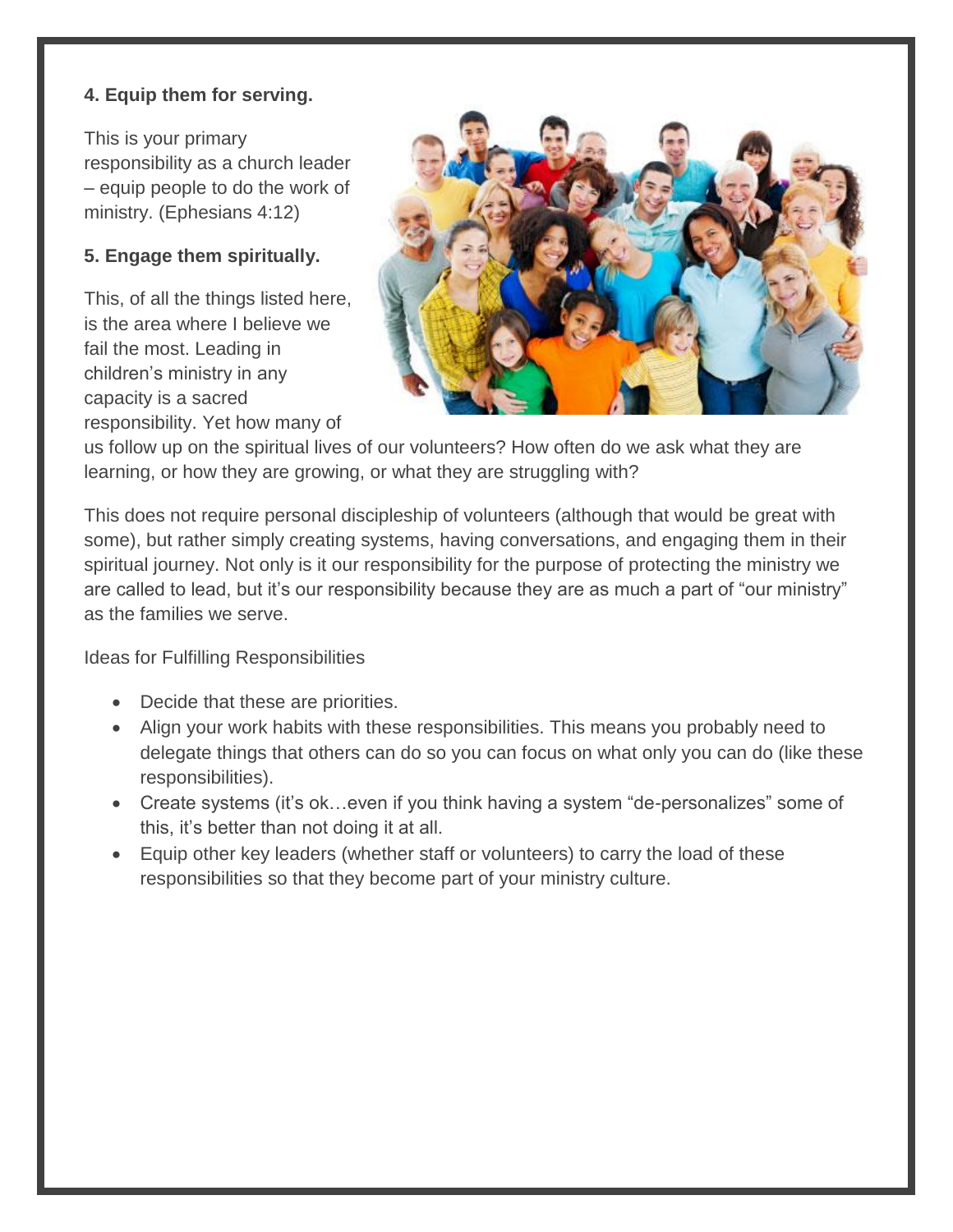## **How To Manage Unhappy Volunteers**

If you've been leading in Children's Ministry for more than a little while then you've been there – face to face with an unhappy volunteer. It's part of leading and it's inevitable.

In some case, the volunteer has every reason to be upset. Other times, you walk away shaking your head and the petty things people complain about. Either way, you have to deal with this volunteer. You do so (hopefully!) because of the love you have for them, but also because whether their complaint is valid or not, it can become a virus infecting other volunteers, parents and even the kids of your ministry.

So how do you manage unhappy volunteers? Here's a few ideas:

**1. Love them** – no matter what, receive them with love. You do not have to agree with them or concede to demands for change, but you do need to love them.

**2. Listen to them.** This may be what they are really seeking – just to be heard! But they may also have a very valid complaint (whether they are presenting it to you appropriately or not). So listen to what they are saying without beginning to formulate your answer or defense.



**3. Liberate them.** As the leader, it is part of my responsibility to be a problem-solver (in fact, that's one of the best ways to establish my leadership). So solve the problem…liberate them from their concerns. There are many ways to do this, including:

- *Removing the problem.* If their complaint is valid, provide a solution. This may mean getting more supplies or better curriculum. It may mean finding more volunteers or providing better training. It may mean creating a better check in system or addressing another problem volunteer. Solve the problem.
- *Reassigning the volunteer.* Often times an unhappy volunteer (especially a chronically unhappy volunteer) is the result of simply being in the wrong place or assigned the wrong responsibilities. Consider this and offer solutions that may include finding a better fit for the volunteer (one that matches their talents, gifts and abilities better).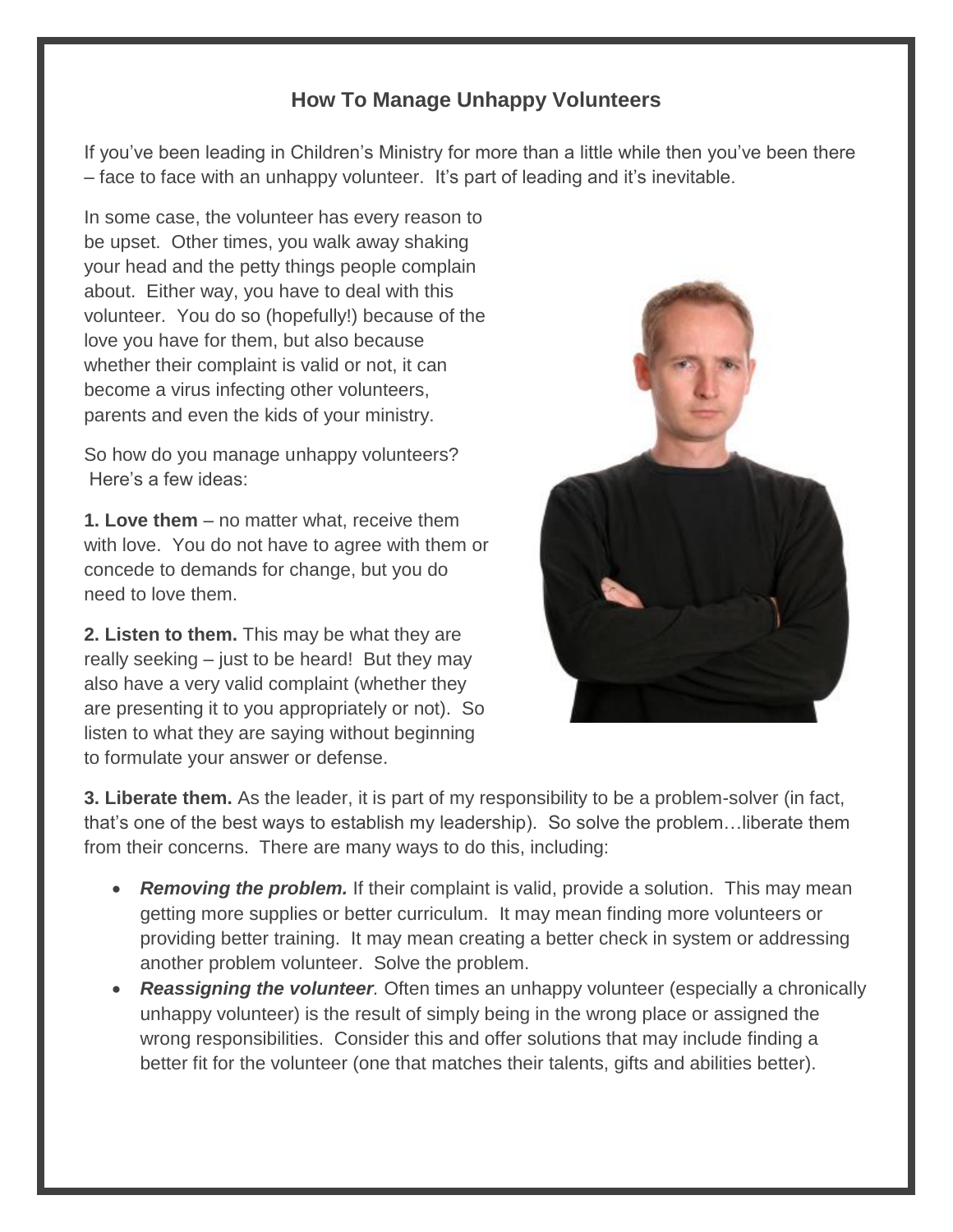*Relieving them of their duties.* This is a last resort, but sometimes it is necessary. If a solution can't be found for the the unhappy volunteer's complaint, or if they are consistently negative in their attitude, then sometimes removing them (gracefully and lovingly, hopefully to a better ministry fit in another department) might be the best option.

**4. Learn from them.** Leaders learn from others. As frustrating as unhappy volunteers might be, I can learn from them. Assume that there is a better way to do things to avoid the problem in the future. What would that look like? How can I think differently about what they are complaining about? How can other key leaders be trained better as a result of the problem I am dealing with now? Learn all you can from every situation…you will use the knowledge sometime in the future – guaranteed!

**5. Love them.** Yes, this is on the list a second time. You are the leader. Regardless of the problem or how it is presented to you, it is your responsibility to engage them in a loving manner. It does not mean you have to be soft, or cannot be firm, but you must lead them appropriately, and that means that you love them…period.

## **Connect with KidMin360 via:**

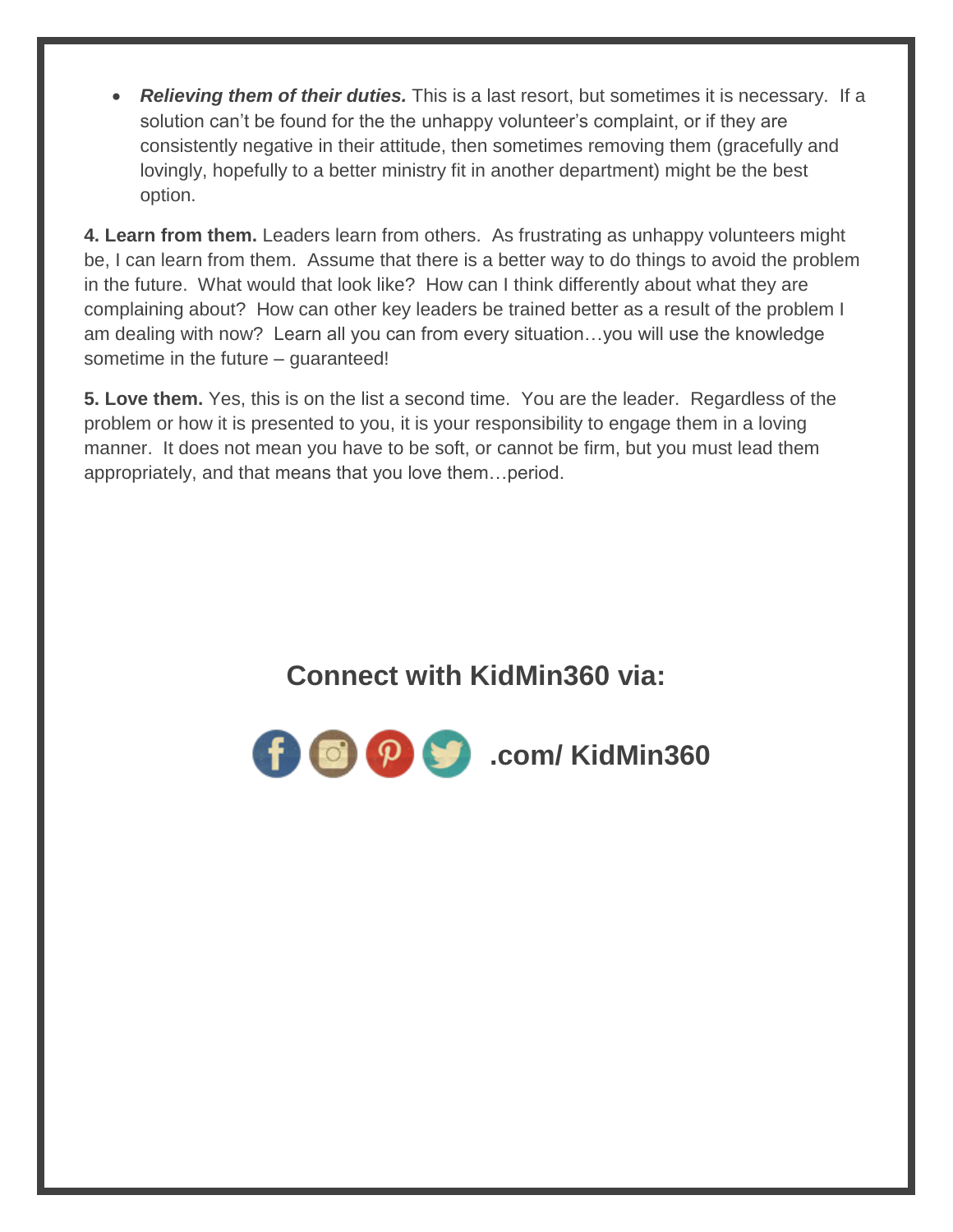## **Addition By Subtraction**

Do you ever lose people from your ministry? Of course you do! It's a natural and common occurrence. Sometimes it's people we don't mind losing (be honest!) and sometimes we cringe when we learn of their departure.

Some people can be more of a bane than a blessing:

- Whiners and complainers
- Those who refuse to abide by basic guidelines
- Bitter and unhappy people
- Renegades pursuing their own agenda instead of sharing a united vision

You know who I'm talking about…you've got some names in mind right now.

Then there are some people who seem like the backbone of our ministry:

- Always encouraging
- Question things positively and appropriately
- Caring and supportive of those around them
- Initiators of things that expand our vision

Again, names are popping into your mind, aren't they?

It happens. But I've learned that if my ministry is aligned properly, and as a whole I and my team are seeking after God's will, then more often than not people leaving actually ends up being "addition by subtraction."

Here are a few things I've learned about people leaving my ministry:



#### **1) I never try and talk someone out of leaving…ever.**

This can be hard when people you love and appreciate decide it's time to move on. I will have a conversation about the "why's" and, if there's an issue I can address will try and do so. However, if someone comes to me and says they feel God is leading them away, who am I to question? I have to trust that their relationship with God is such that they are correctly sensing His leading. If this is the case, I will thank and honor them, and then do everything I can to help them get reestablished in a new area of ministry.

I may cringe inwardly at the gap that is left in my ministry, but time after time I've seen God fill that gap in ways I could never imagine.

*Addition by subtraction.*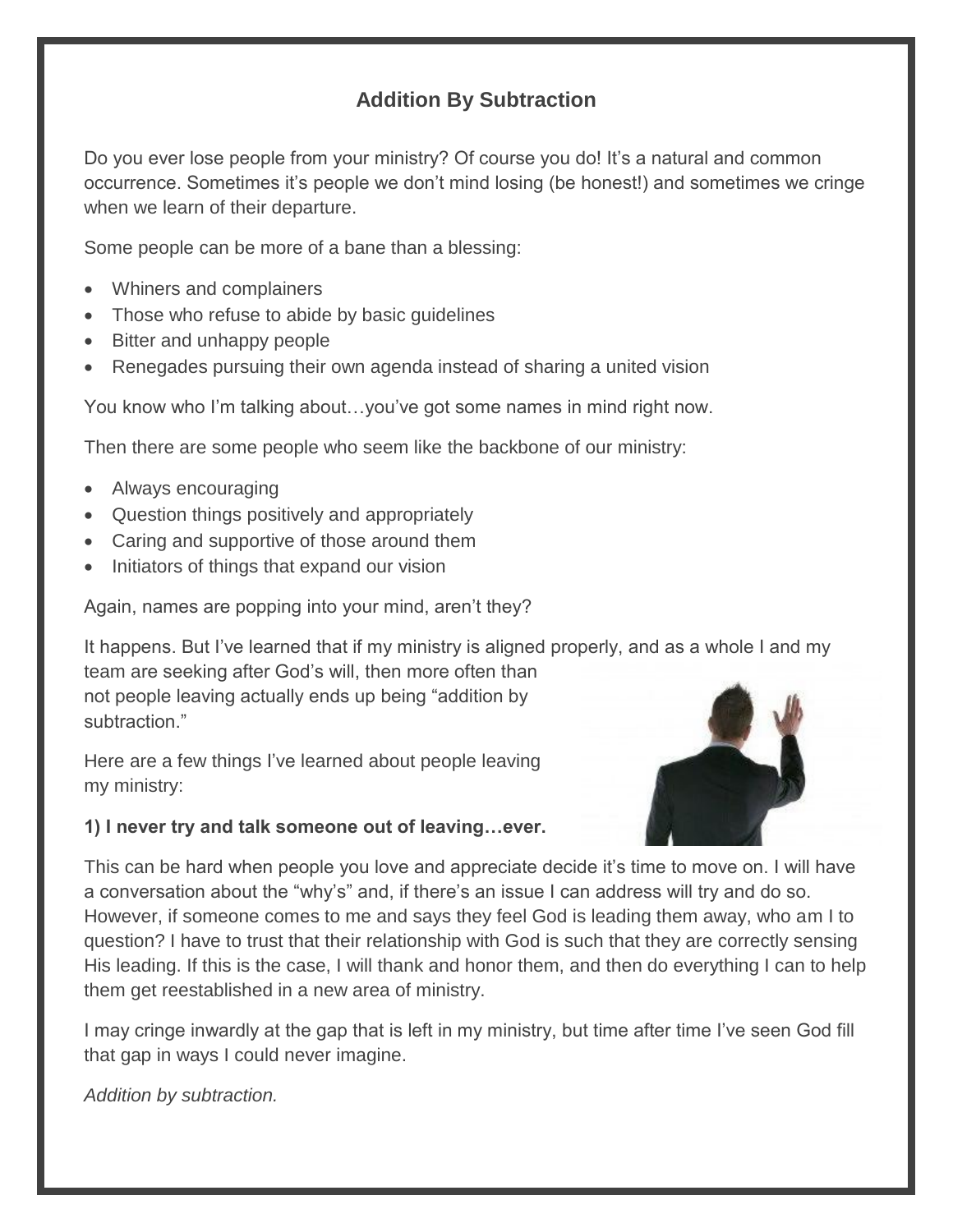### **2) Regardless of the stature of the person or the size of the position they fill, losing a negative, bitter or divisive volunteer (or staff!) is never a bad thing.**

Sometimes we change direction in our ministries and long-time volunteers can't seem to make the change. Sometimes people become bitter (or \_\_\_\_\_\_\_\_\_\_\_\_\_\_ – fill in the blank) because of life circumstances having nothing to do with ministry. Sometimes we offend individuals with our leadership style or through other issues.

It's always my responsibility as a leader to resolve issues that I can resolve, but when these people can't be satisfied, they tend to become very disruptive. Seeing them leave might leave a "huge" gap, but they take their bitterness, anger, or disruptive attitudes with them.

#### *Addition by subtraction.*

**3) As I develop leaders over a period of time, my goal should be to release them into greater ministry opportunity. Sometimes that means moving them into areas other than "my" area.**

Our job as leaders is to equip people to do the work of ministry *and* to develop leaders. Leaders naturally are capable (and desiring) of more as they grow. If I've got leaders who are bumping up against their leadership capacity lid, it's my job to find new opportunities for them to fulfill their leadership capabilities.

Sometimes that means sending them into other areas of the church, or moving them into a greater role within children's ministry – leaving a big gap where they currently serve. Trust God to fill that gap.

#### *Addition by subtraction.*

Losing leaders doesn't have to be a bad thing. If your heart is right and your ministry is "right" in God's eyes, then expect Him to refine and shape your ministry for greater good. Often times that means moving people on that are hurting or holding back your ministry, though sometimes we don't understand it at the time. Sometimes that means moving people on for the greater good of the Kingdom though it might seem to be a step back for our ministry. But if He's got something great in mind for the ministry He's moving them into, then chances are good He's got something great in mind for the ministry He's moving them from (yours!)

What I've learned is that addition by subtraction can be a very good equation for the health of my ministry.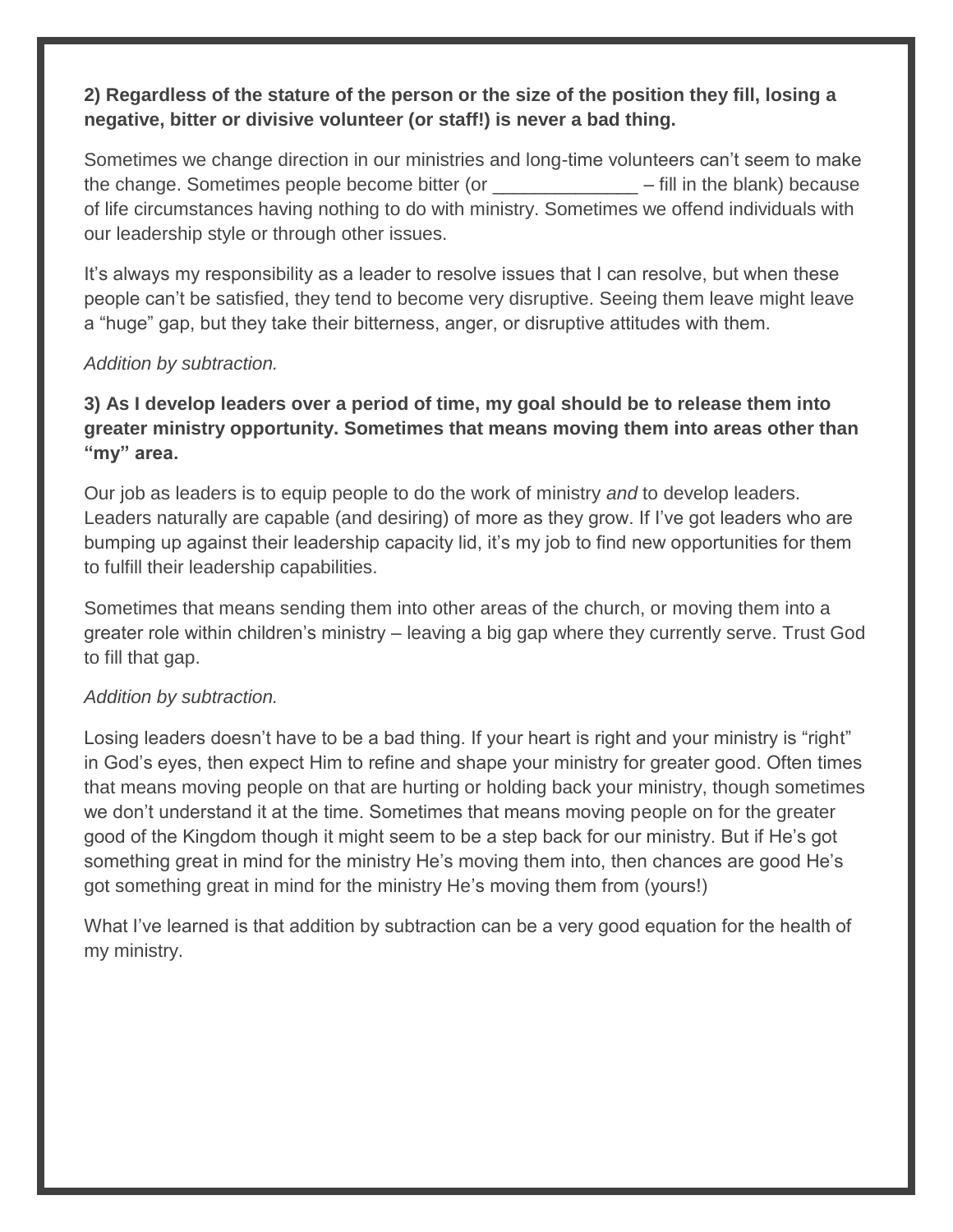## **7 Things We Need To Understand About Training Volunteers**

As church leaders, one of our primary roles is to "equip volunteers to do the work of ministry" (Ephesians 4:12). In fact, I would argue that this is our [job](http://kidmin360.com/one-sentence-kidmin-leader-job-description/)  [description!](http://kidmin360.com/one-sentence-kidmin-leader-job-description/) To do this, however, it's important that we understand some key elements of the training & equipping process. Here are a few that come to mind:

#### **1. Volunteers are not as passionate about ministry as we are.**



And that's ok! We live and breath ministry. It's our job that we focus on all week long. In some sense, weekend services are "game day" for us.

Not so much for our volunteers. They work just as hard, are consumed just as much and invest as passionately all week long – in something else.

So being trained for children's ministry is secondary to them. And that's ok.

#### **2. Volunteers are as busy as we are.**

I've had the "it's all about me" syndrome when it comes to having a busy schedule, and many ministry leaders I come across seem to have the same issue. We think we're busier than anyone else. But we're not. We might be busy, but so is everyone else. And – after 25 years in ministry – I can easily conclude that people are more busy than ever. And that's not just with items on their calendar, but also things that consume their brain. Social and other forms of media take a mind-boggling amount of time to keep up with, and many people are completely consumed by them, making them feel that much more "busy".

#### **3. Volunteers will not accept training in the same way.**

Not everyone will attend your annual training event. Not everyone will read the newsletter you send out. Not everyone will "like" your Children's Ministry Facebook page. Not everyone will want to sit down at coffee with you and their team to chat about the class.

We're all different and accept information differently. That's why we need to have many different avenues to deliver training.

#### **4. Volunteers will not participate in training the same way.**

Confession: when I'm in a workshop and the trainer wants my table to play a silly game…I HATE it! I'm an introvert. I've learned to dive in and act the part, but I dread every second and can't wait to sit back down and start filling in the blanks again. But I know that active learning is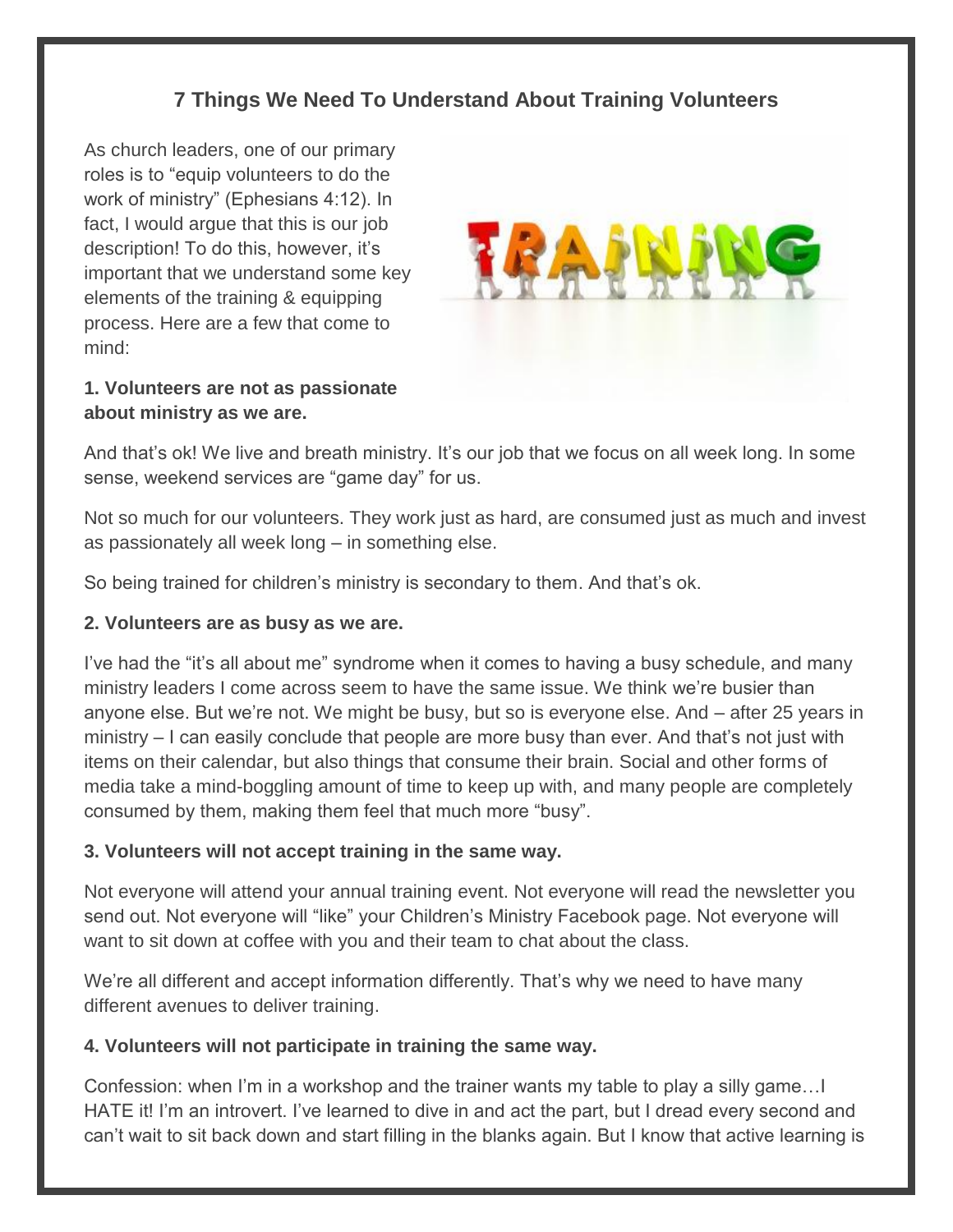the best way to learn for most people. So I appreciate it when a trainer offer a variety of teaching methods within the same session – and that's what we do in **[our own training](http://kidmin360.com/training/)** here at KidMin360.

When we're doing training, our expectations of how people respond have to be realistic. That's yet another reason why our ministries ought to be built on relationships. When we really know people, the way they respond won't be as much of a surprise and, in fact, we'll understand that maybe we are getting through even though they slipped out the back for that game portion of our training class.

#### **5.Volunteers need a reason to engage with training.**

Busy people who aren't living and breathing ministry have a lot of other options for their Saturday morning. If they give up time to come to a training event and aren't engaged . . . well, good luck getting them to come to another one. Even though I don't like the interactive learning part as much as others might, I know it's important and I dislike even more someone who is up there droning on in a boring and unengaging manner. We've got to find what works with our team when it comes to engaging them appropriately with the content we need them to learn.

#### **6. Volunteers like food and free stuff.**

I hesitated to add this to the list because, well, it kind of makes our volunteers seem shallow – but it's true! Just like you and me, volunteers like to be fed and they like to be given stuff. The conclusion I've come to, however, is that it's not really about the food. And it's not really about the free stuff. It's about our efforts to offer them something they enjoy and like. Plain and simple, people like to be pampered and appreciate it when someone in our role does that for them.

#### **7. Volunteers want to be trained.**

In spite of all the challenges to actually getting them trained, I've learned that the vast majority actually do want to be trained! No one wants to fail, and if they are giving their time and effort to ministry, they do want to do it right – and they need to be trained in order for that to happen. If this is true, then make your training:

- Easy to access (offer it through multiple avenues)
- To the point no single training should take long to complete
- Immediately applicable (go light on theory and heavy on practical application)
- Engaging enjoyable to participate in
- Beneficial feed them, give them gifts and offer practical tools to use this week in their ministry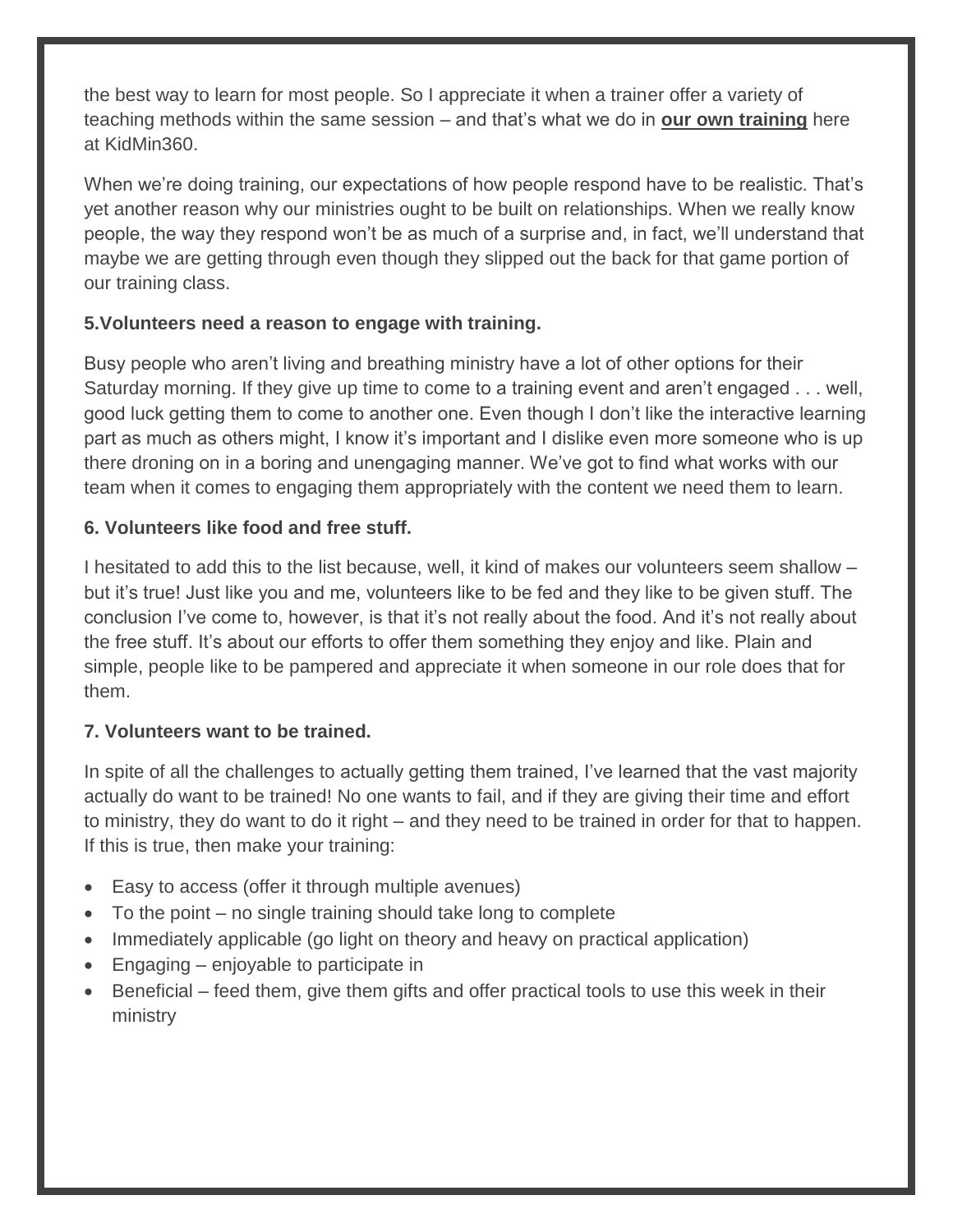## **I Quit!**

Mary walked up to me and said the most terrifying words a Children's Pastor can hear:

#### *I quit!"*

Being in my first ministry position, I had no idea what to say or do. I'm pretty sure I mumbled something like…

## *OK…well good luck in the future."*

*What? Really, Greg? That's the best response I could come up with?*



I cringe as I think about that first experience! But we've all had it happen. Volunteers quit all the time.

Why is that? There's lot's of reasons, and I've found they generally fall in to 3 categories: **Legitimate, Lame & Leadership**.

*Legitimate reasons* - these are life-circumstances that just happen, such as:

- moving out of the area
- illness (either there's or someone close)
- feeling called to serve in another area of the church

There are many very legitimate reasons for ending a volunteer commitment. I debrief as much as possible to be certain of why they are moving on, but if their reason is legitimate I don't try and talk them out of quitting. I trust them to know what's best for themselves, their family and their faith.

*Lame reasons –* don't even get me started…but we all have heard some pretty ridiculous reasons for quitting, including:

- I can't get here 10 minutes earlier to be ready for the kids
- Parents never pick their kids up soon enough for me to get into service at the beginning
- It's too loud in Kids Church during the worship time
- I don't think Sunday School should be a place of laughter...where's the respect for God's house?

Yes, I've heard all of these and more, as I'm sure you have. After I force my eyes not to roll, I smile and gently try and cast a vision for ministry that leads these precious people to take their first step toward a real serving commitment. Sometimes it requires adjusting their commitment level, but lame excuses usually tell me that these volunteers don't "get it", and that's an issue that falls to me to fix. In some cases, it means that they volunteered out of obligation, guilt,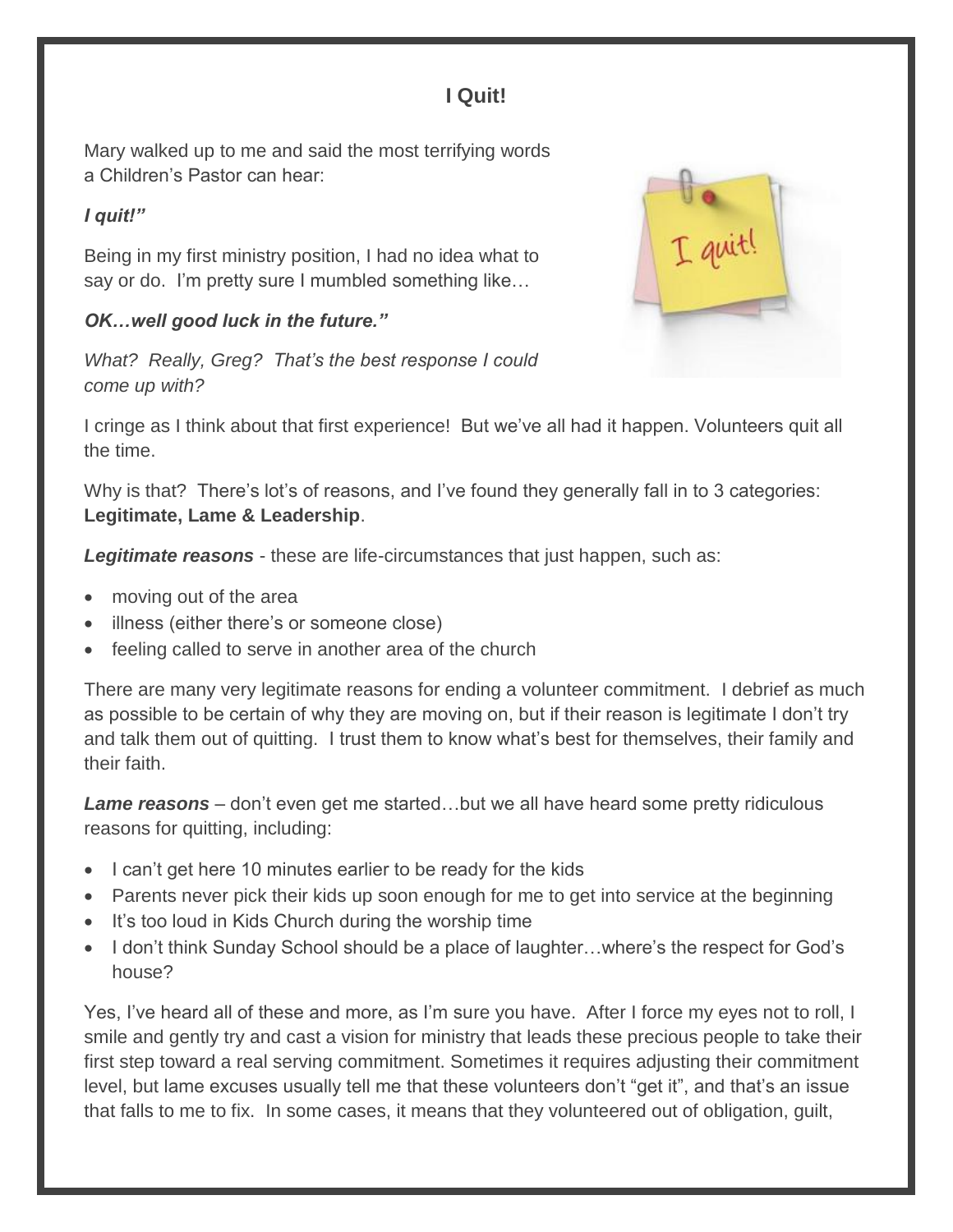ignorance or some other reason that was not a good reason to volunteer. In these cases, if there really isn't a heart to serve, it's better to let them go.

*Leadership reasons –* I have found that most of the reasons that volunteers quit are because of my & my core leadership team's *lack of leadership*. This lack of leadership, resulting to a desire to quit, might show itself through:

- not continuing to cast a compelling vision
- not allowing the volunteer to have a voice in the ministry
- not communicating expectations (this might result in the volunteer being asked to do too much or too little, either of which leads to frustration)
- not equipping the volunteer to do the ministry required
- not solving problems in the area that the volunteer is serving (lack of resources, child problems, conflict among volunteers, etc.)
- not showing appreciation for what the volunteer contributes
- not keeping promises to the volunteer ("Hang in there, we'll have more volunteers within 2 weeks!" or "I know we said you would serve 1 year and it's been 14 months…but we really,*really* need you to stay! *Pleeeease!!*!" )
- not being available (or making another leader available) for the volunteer
- not keeping the ministry organized

These all have to do with my lack of leadership. When a volunteer quits because of one of these reasons, they usually don't articulate it as such. So, especially if it's a volunteer that has served for awhile, I ask questions. I know that most people will stay if their needs are met (assuming they volunteered for the right reasons). So I try and understand what needs are not being met. I will articulate my understanding of the problem (which they usually end up agreeing with) and I will ask them to stay as we fix the issue. Sometimes I will ask them to help me fix the issue (for example, if there's a lack of organization somewhere, I might ask them to help keep that area organized).

Be thankful when these leadership issues come to light. It's an opportunity to grow, to establish leadership, to vision cast…and to fix problems that are probably issues with more than one volunteer! And fixing the leadership problem is exactly what you need to do. It's also one of the best ways to keep your volunteers, because if we approach it this way, we will probably hear less people say those dreaded words…

#### *I quit!*